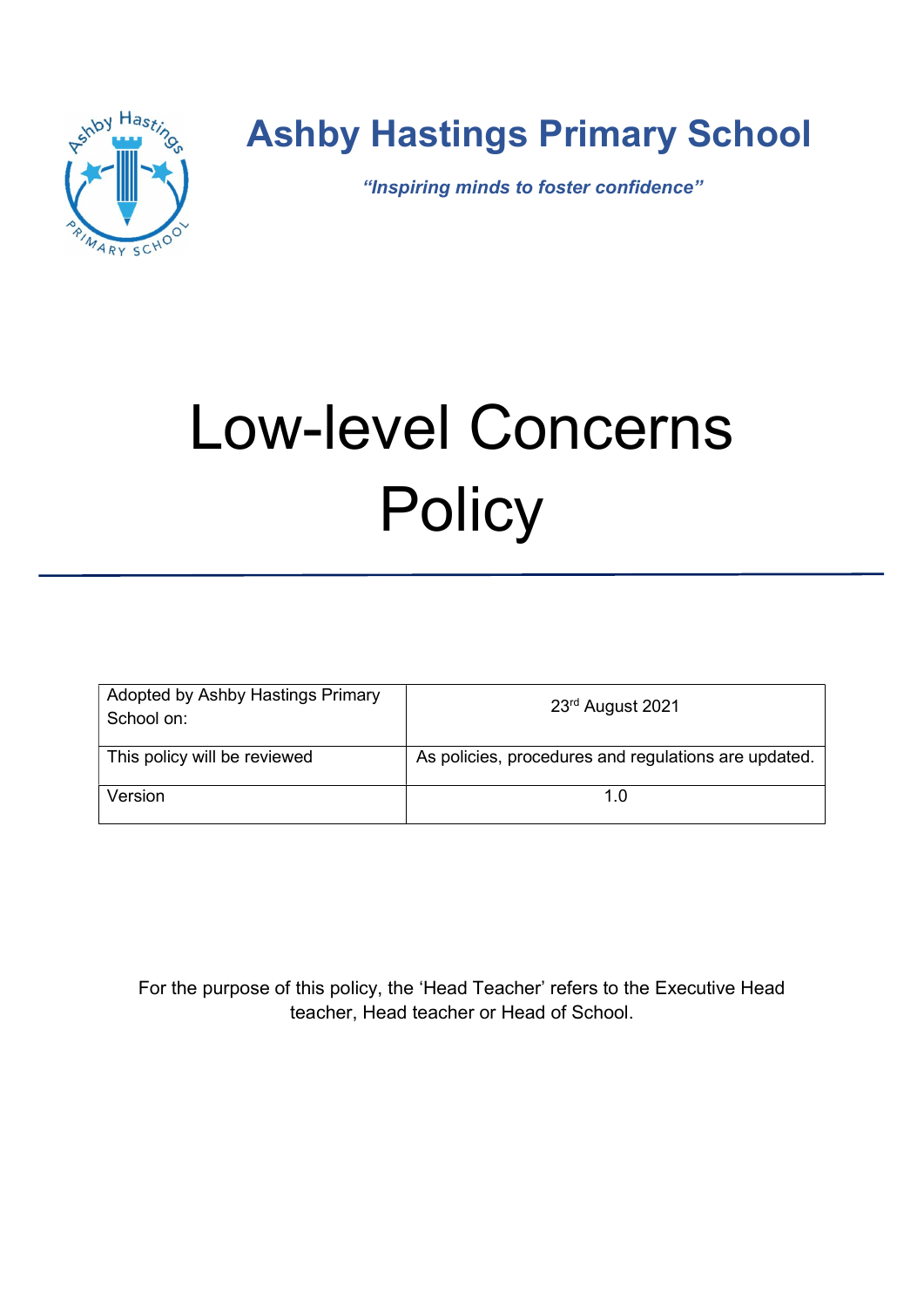## Low-level Concerns Policy

### 1.0 Purpose

1.1 This policy sets out a framework whereby staff are expected to report concerns, no matter how small, about their own behaviour or that of another member of staff, volunteer, supply teacher, contractor or other person working in school. Its purpose is to help create and embed a culture of openness, trust and transparency in which the clear values and expected behaviour set out in the "Guidance for safer working practice for those working with children and young people in education settings" (May 2019) (sometimes called the safeguarding code of conduct) are lived, monitored, and reinforced.

1.2 The policy should be read in conjunction with the current statutory guidance – "Keeping Children Safe in Education" Part 4, Section 2.

2.0 Who does the policy apply to?

2.1 This policy applies to all staff and other individuals who work or volunteer in school.

3.0 Definition of a low-level concern

3.1 A low-level concern is any concern, no matter how small, even if no more than causing a sense of unease or a 'nagging doubt', that a person working in or on behalf of the school may have acted in a way that:

· is inconsistent with the "Guidance for safer working practice" (May 2019), including inappropriate conduct outside of work, and

· does not meet the allegations threshold or is otherwise not considered serious enough to make a referral to the LADO

4.0 Reporting low-level concerns

4.1 Where a low-level concern has been identified this will be reported as soon as possible to the headteacher. However, it is never too late to share a low-level concern if this has not already happened.

4.2 Where the headteacher is not available, the information will be reported to the Designated Safeguarding Lead or Deputy (ie the most senior member of SLT acting in this role).

4.3 Low-level concerns about the Designated Safeguarding Lead will be reported to the headteacher and those about the headteacher will be reported to the Chair of Governors who will liaise with the Symphony CEO.

4.4 Where the low-level concern has been reported to the Designated Safeguarding Lead, they will inform the headteacher of the details as soon as possible.

#### 5.0 Recording concerns

5.1 A summary of the low-level concern should be written down, signed, timed, dated and shared by the person bringing the information forward.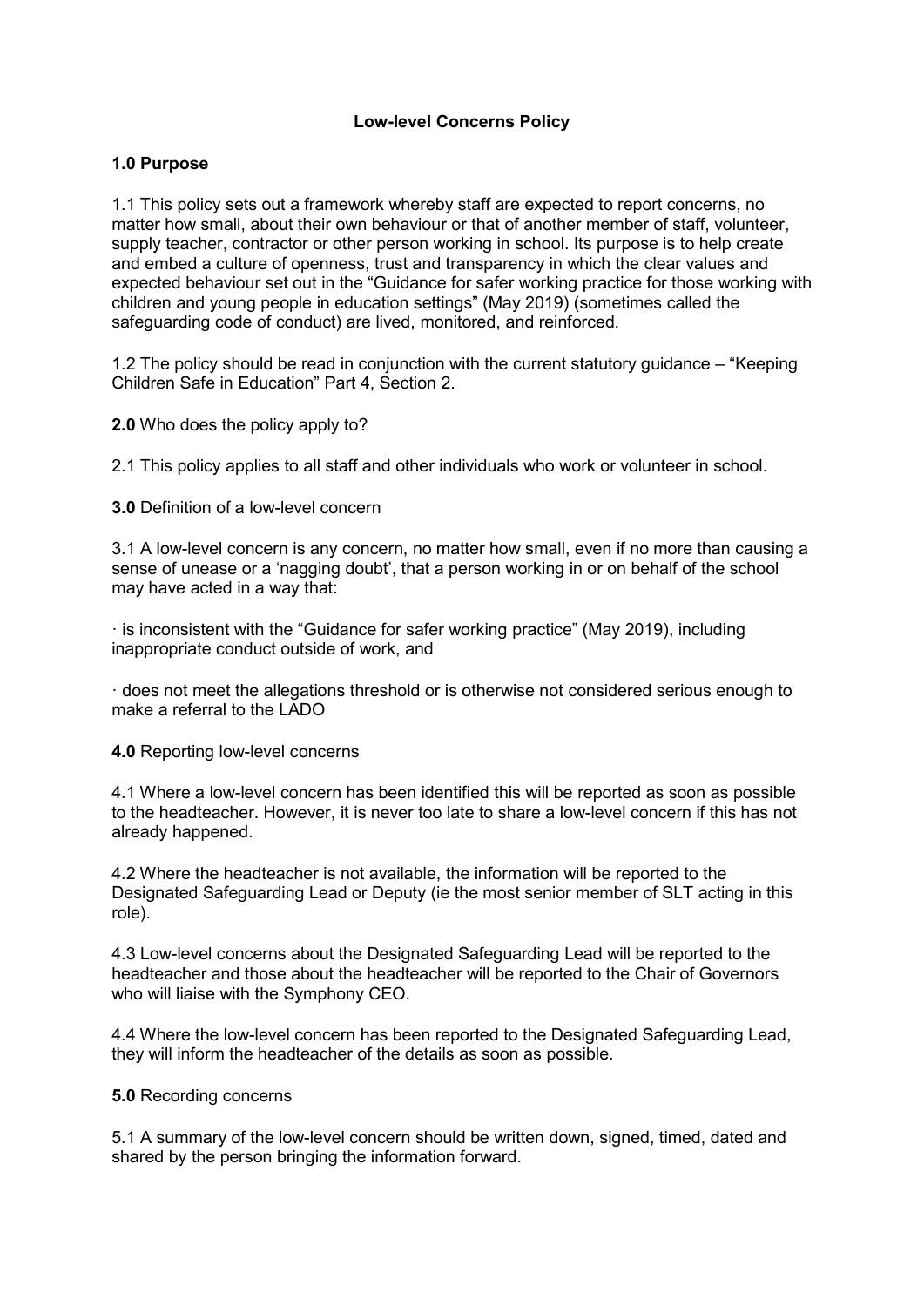5.2 Where concerns are reported verbally to the headteacher a record of the conversation will be made by the headteacher which will be signed, timed, and dated.

6.0 Responding to low-level concerns

6.1 Where a low-level concern has been raised this will be taken seriously and dealt with promptly. The headteacher will:

· Speak to the person reporting the concern to gather all the relevant information

· Speak to the individual about the concern raised to ascertain their response, unless advised not to do so by the LADO or Police (HR advice may also need to be taken).

· Where necessary further investigation will be carried out to gather all relevant information. This may involve speaking to any potential witnesses.

· The information reported and gathered will then be reviewed to determine whether the behaviour,

i) is consistent with the "Guidance for safer working practice for those working with children and young people in education settings" (May 2019): no further action will be required,

ii) constitutes a low-level concern: no further action is required, or additional training/guidance/support may be required to rectify the behaviour via normal day to day management processes. The employee should understand that failure to improve or a repeat of the behaviour may lead to further action being taken, e.g. either via the Performance Management Policy or Disciplinary Policy.

iii) is serious enough to consult with or refer to the LADO: a referral should be made to the LADO and advice taken from HR. In this case the school's Managing Allegations procedure within the Safeguarding Policy and Disciplinary Policy will be followed.

iv) when considered with any other low-level concerns that have previously been raised about the same individual, should be reclassified as an allegation and referred to the LADO or Police: a referral should be made to the LADO and advice taken from HR. In this case the school's Managing Allegations procedure within the Safeguarding Policy and Disciplinary Policy will be followed.

· Records will be made of, i) all internal conversations including any relevant witnesses, ii) all external conversations eg with the LADO iii) the decision and the rationale for it, iv) any action taken

7.0 Can the reporting person remain anonymous?

7.1 The person bringing forward the concern will be named in the written record. Where they request to remain anonymous this will be respected as far as possible. However, there may be circumstances where this is not possible e.g. where a fair disciplinary investigation is needed or where a later criminal investigation is required.

8.0 Should staff report concerns about themselves (i.e. self-report)?

8.1 It may be the case that a person finds themselves in a situation which could be misinterpreted, or might appear compromising to others; or they may have behaved in a